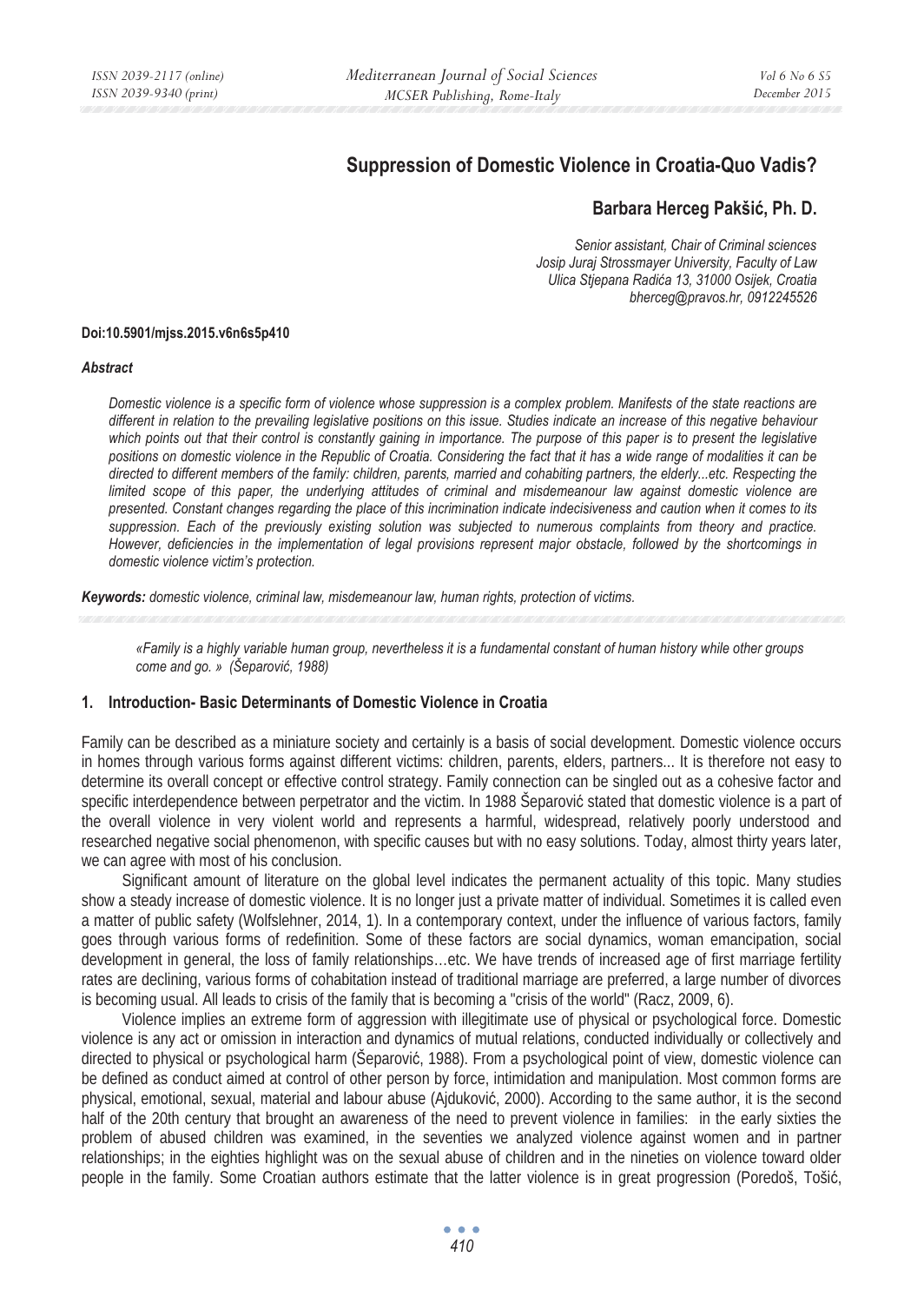Lavor et al., 2005).

Many international documents are dealing with fragments of domestic violence, providing protection to certain categories of victims. Such an approach is not incorrect, but it should take into account the compliance of individual envisaged measures. Numerous studies have proved extremely harmful consequences of domestic violence. For example, violence against women is the biggest external health risk factor for women, which leads to more injuries than traffic accidents, robbery and accidents together (Pavleković, Ajduković, Mamula, 2000, 20).

Given the prevalence of domestic violence and the multiple negative effects caused, we can say that in Croatia, as well as in other countries, there is a problem of systematic access: to determine the forms of domestic violence and to lay down the sanctions in order to prevent violence and protect victims.

According to the statistic data, there is a constant growth of this kind of violence and some authors have pointed the frequency of negative interactions of this kind in the Croatian society (Hrabar, 2007). It should be noted that statistics do not provide a real picture of domestic violence, since these offenses have a large dark number. Gathering reliable data is difficult because of the complexity of the notion of domestic violence. The reasons for this conclusion can be found in poor reporting due to the fact that the victims have constant fear of a repetition of violence; evidence collecting is problematic; there is a potential social condemnation (still exists!) and "family" relationships between the offender and his victim or victims are to be considered. Possible responses to domestic violence from other countries are being monitored in Croatia. Comparative analyses were made regarding various solutions: such as the USA, Japan and Australia…etc. (see Milas, 2005). On the other hand, studies regarding status of women in society and family are not yet at systematic level.

The dynamics of abuse in the family has its own course. From a psychological point of view, it can be observed at all stages, starting from the romantic idealisation of relation until its breakup. Life experience shows that domestic violence has typically progressive line; relatively mild forms of violence are followed with harder ones, which are periodically repeating (Grozdanić, Škorić, Vinja, 2010, 691). Also, there are numerous reasons why some seek to maintain such a distorted human relationships: economic dependency, parenting, fear, saviour syndrome, duty, love, guilt, responsibility, low self-esteem...etc. The case law indicates that victims report perpetrators only after a long exposure to psychological and physical violence (Oset, 2014, 615). All these reasons reveal the complexity of this topic, which implies a specific approach to this problem. It can be researched from a variety of aspects, but the fact is that it is not possible to achieve control this violent behaviour without repressive state intervention. Therefore, the purpose of this paper is to present criminal law and misdemeanour law framework to suppress domestic violence in the Republic of Croatia.

#### *1.1 Statistic indicators of domestic violence in the Republic of Croatia, sanctions and profile of perpetrator*

According to the recent extensive research on forms and prosecution of domestic violence, data indicate increase of this violence each year. At the same time, it is considered that progress has been made in its suppressing and punishing the perpetrators (Rogić-Haždalić, Kos, 2012, 78). More specifically, in the observed four-year period 2007-2010, for a criminal offense and misdemeanour regarding domestic violence total of 62 490 perpetrators were reported. Of these, 58 172 (or 93.1%) were reported for misdemeanour and the remaining 4 318, for criminal offense. Of that number, 47 965 perpetrators were convicted: 45 493 perpetrators for the misdemeanour offense, and 2 472 for criminal offense.

Regarding the profile of perpetrator, according to some studies of specific type of domestic violence, parents were the perpetrators of violence against children. For example, 27 years ago, in the former Yugoslavia, research was conducted on violence against children in the area of the Zagreb Municipal Court. The results showed that the incrimination of Neglecting and child abuse was committed almost exclusively by the child's parent, fathers were twice as likely than mothers (Turković, 1988). Research conducted in the area of Osijek Municipal Court, for the period 2008-2011, showed very similar results: the perpetrators of violence towards children were their fathers, married or in extramarital relationship and with secondary education (Herceg, Salitrežić, 2014).

Also, results of a study conducted at the national level showed that the perpetrator of domestic violence is mostly male (83.2%) and between the age 40-49. The percentage of female perpetrators was 16, 8%. More than half of the convicted offenders were married (52.8%), a quarter was unmarried (24.6%), and a fifth divorced (20.4%). When it comes to education, offenders had secondary or only primary school. Most of them are craftsman, tradesman or have no occupation. On the national level, the number of convicted offenders for domestic violence is 270.2 per 100 000 inhabitants. (Rogić-Haždalić, Kos, 2012, 79-80).

Regarding the imposed sanctions, mainly suspended sentence was applied (83.1%), followed by imprisonment (16.5%). The perpetrators of the misdemeanour were punished by a fine (50.8%), followed by prison (41, 8%) (Rogiü-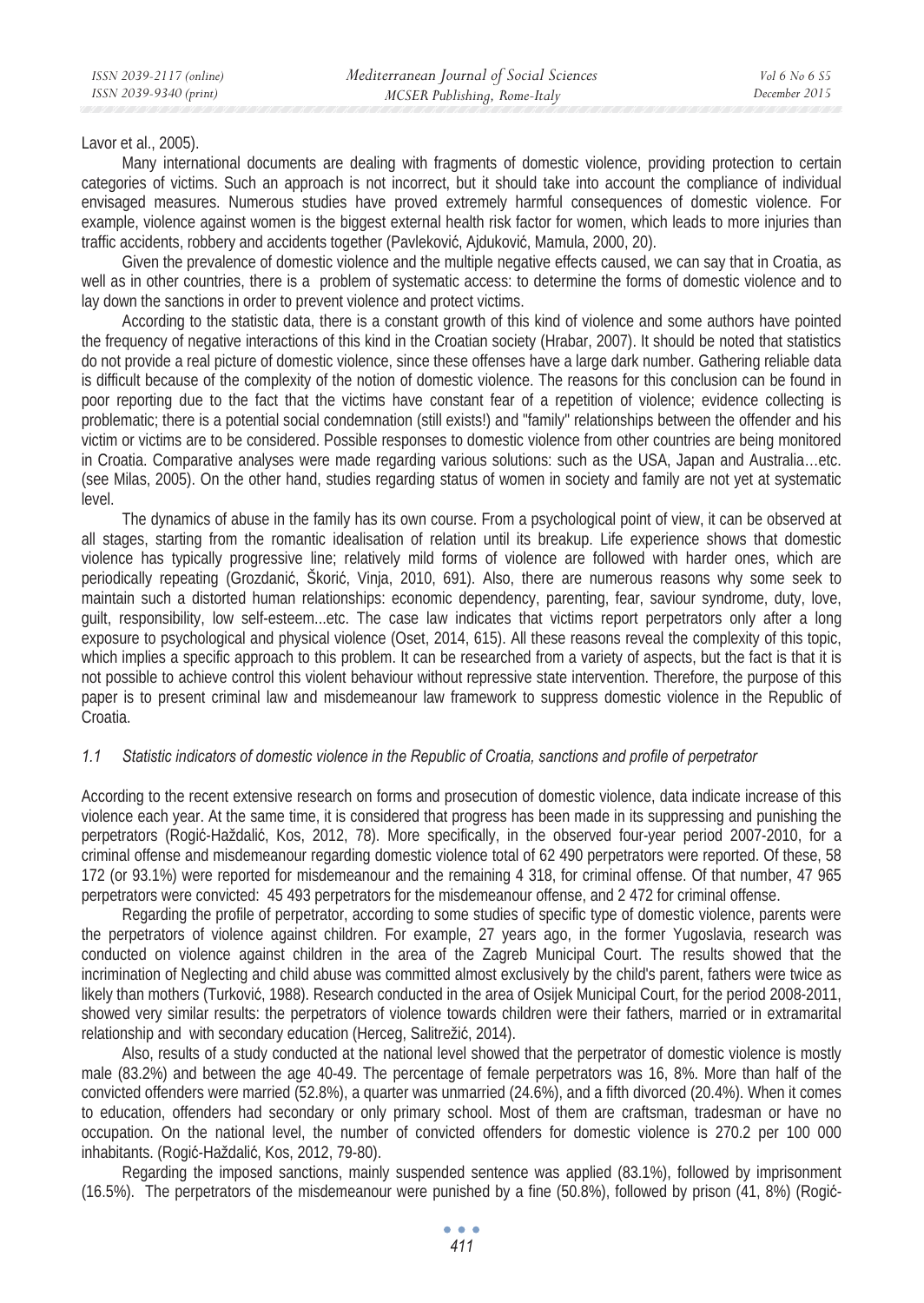Haždalić, Kos, 2012, 82). It should be noted that imposition of fines is not particularly effective in the context of suppression of domestic violence. Namely, as this is a merely the obligation of the perpetrator to pay a certain amount of money to the state, there is a shortage in its inadequacy for resocialization as well as the fact that it cannot provide personal character (Novoselec, Bojanić, 2013, 404). Since the payment of fine decreases the consumer standard of entire family of the perpetrator, it represents a form of secondary victimization. Along with the punishment, it is often that courts find it justified to impose protective or security measures, of which the largest part is related to mandatory treatment of addiction.

What is particularly alarming is an established fact that in Croatia every third perpetrator of domestic violence (as criminal offense) is recidivist. For domestic violence as misdemeanour, every eighth perpetrator is recidivist. (Rogić-Haždalić, Kos, 2012, 80). Considering victim protection aspect, this fact is of particular concern. Also, from the standpoint of special prevention, it indicates a poor effect of sanctions on perpetrators. Special prevention (deterrence of perpetrator from future crimes), in addition to general prevention and retribution, is an integral part of Croatian provision on the purpose of punishment (Art. 41 of Criminal Code). For its achievement, it is necessary that the perpetrator perceives the imposed sanction as fair (Novoselec, Bojanić, 2013, 377). It should be noted that in the context of the perpetrators of these criminal and misdemeanour offenses it is particularly important to appropriately conduct imposed security and protective measures. It has been mentioned previously, that this measures are imposing in a high percentage which points to the fact that the courts in a number of cases find the legal requirements for imposition (risk offenders). Real problem is their quality implementation. Life experience dictates that such measures may have even a better effect on the perpetrator rather than punishment itself. A punishment is imposed retrospectively, for what has been done in the past, while these measures are prospective and are imposed with the aim that the unlawful behaviour would not be repeated *pro futuro.* 

### **2. Domestic Violence and the Violation of Guaranteed Human Rights and Freedoms**

Domestic violence violates fundamental human rights guaranteed by numerous documents at the international level. It is evident from the Vienna Declaration adopted in 1993 at UN World Conference on Human Rights, which *explicite* recognizes domestic violence as a human rights violation. The Republic of Croatia is a signatory to numerous international documents related to the topic concerned, but due to the limited scope of the paper, we will mention only the most important of them. The emphasis will be on the domestic legal sources that are presented in detail in the next subchapter.

When it comes to international instruments for the prevention and suppression of this kind of violence, within the framework of the United Nations, there are UN Convention on Elimination of All Forms of Discrimination against Women (CEDAW, 1979) and its Protocol from 1999, the Declaration on the Elimination of Violence against Women from 1993, the Convention on the Rights of the Child in 1989. The Rome Statute of the International Criminal Court places gender crimes and sexual violence under criminal law. Compared to the previous *ad hoc* statutes of international tribunals on Yugoslavia and Rwanda, the position of victims has been improved, since better conditions for compensation of damage and the possibility of involvement in the process are provided (Römkens, Letschert 2007).

Within the Council of Europe there are Recommendation R (85) 4 of 1985 on violence in the family, then Recommendation No. R(90) 2 of 1990 on social measures for protection against domestic violence, also Recommendation Rec (2002) 5 of 2002 on the protection of women against violence. In addition, the Convention for the Protection of Human rights and Fundamental Freedoms from 1950, protects the right to life (Article 2), personal security (Article 5), family and personal life (Art. 8), prohibits torture and degrading treatment (Art. 3) and discrimination (Art. 14). Convention has its own supervisory mechanism that monitors the possible violation of its provisions in the Member states. This mechanism is the European Court of Human Rights.

This ECtHR started to deal directly with the issue of domestic violence in 2010 (Radić, Radina 2014, 729). In this context two judgments are significant for Croatia: B. Tomašić and others v. Croatia (App. no.  $46598/06$ )<sup>1</sup>, in which a

*<sup>1</sup> The perpetrator was convicted for Threat to imprisonment of five months and a security measure of mandatory psychiatric treatment was imposed. After the expiration of a little more than a month of the time served, the offender shot his wife, daughter and himself. In considering the obligation of the state, the ECtHR, took two things as the key criteria: the predictability of events-whether the authorities knew or ought to have known of a real and immediate threat to the life and the non-application of reasonable preventive measures. Both criteria were confirmed, and the main complaint was made to the deficiencies of the national system to protect people's lives from dangerous offenders who are recognized as such by the competent authorities.*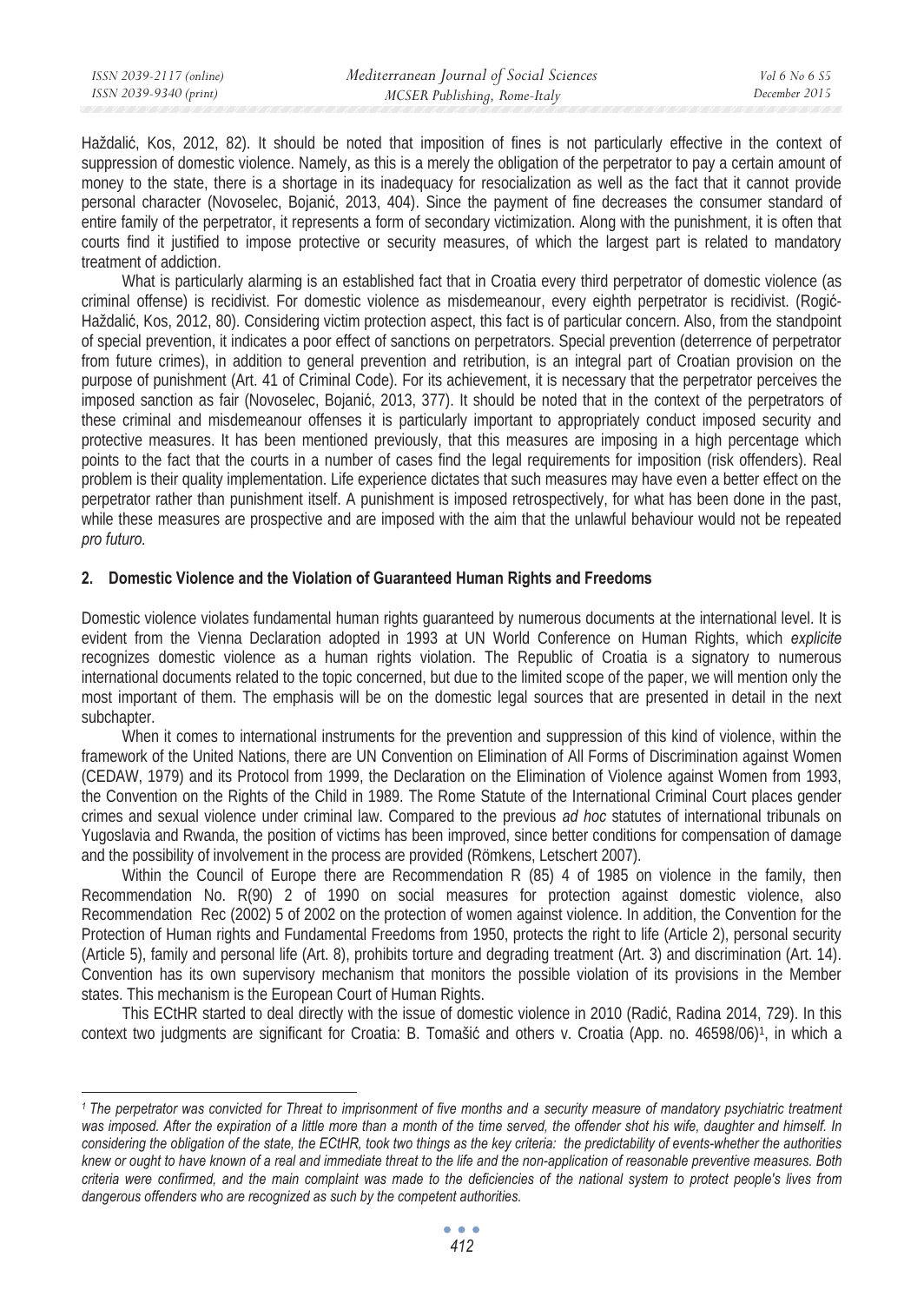| ISSN 2039-9340 (print)<br>MCSER Publishing, Rome-Italy | December 2015 |
|--------------------------------------------------------|---------------|

violation of the right to life was confirmed and A. V. the Croatia (App. no. 55164/08)2, where a violation of the right to respect for private and family life was confirmed. In both judgments ECtHR criticized the Republic of Croatia due to its ineffective protection of victims of domestic violence and the implementation of protective measures and pointed out that the existing legislation cannot be properly implemented in practice.

One of the more recent documents is Convention on Preventing and Combating Violence against Women and Domestic Violence from 2011. Republic of Croatia became the 27th signatory state of the Convention on 22 January 2013. The purpose is to protect women from all forms of violence and to prevent, prosecute and eliminate violence against women and domestic violence, contribute to combating all forms of discrimination, to promote full equality of women and men including the empowerment of women. In order to create a comprehensive framework, protective policies and measures for assistance to all victims of violence against women and domestic violence are encouraged. It is important to promote international cooperation and provide support and assistance to organizations and competent law enforcement with the aim of effective cooperation and comprehensive approach in combating violence against women and domestic violence. The Convention was so far signed by 36 countries and ratified by 14. Thus it is now in force, for example, in Albania, Andorra, Austria, Bosnia and Herzegovina, Montenegro, Czech Republic, Italy, Portugal, Serbia, Spain, Turkey from August 2014, and from November 2014 in France, Malta and Sweden. It has yet to be ratified in Croatia.

However, none of the mentioned documents «covers» domestic violence as a whole. In fact, one study conducted by the Council of Europe, almost 10 years ago (2006), showed that legal measures to prevent domestic violence, protect victims and prosecute perpetrators are very diverse and vary from country to country. Most countries do not have a specific legislation on combating physical domestic violence. This kind of violence mainly belongs to in the criminal law area or family-related offenses (Hagemann-White, Katenbrink, Rabe 2006). Contrary to this practice, Republic of Croatia passed a special act on combating domestic violence in 2003, as it will be discussed below.

#### *2.1 Types of repressive state reaction in Croatia*

There are a number of relevant acts and regulations concerning domestic violence in Croatia. Criminal Code, Act on Protection from Domestic Violence, Family Act, Criminal Procedure Code, the National Strategy for Protection against Domestic Violence for the period 2011-2016., Ordinance on the method and place of conducting psychosocial treatment, Standards for the implementation of psychosocial treatment of perpetrators of domestic violence, Protocol for handling cases of Domestic Violence and in the case of sexual violence...

The protection of marriage and the family, as well as the protection of children and young people represent the constitutional category in the Republic of Croatia. Domestic violence in possible to observe through three different aspects: criminal law, misdemeanour law and family law. In the context of effective control of this behaviour, it is necessary to have compatibility and coordination of the above mentioned branches of law. Victim protection of is achieved, *inter alia*, with the prescription of criminal offenses, misdemeanours and specific measures in legislation.

Legal norms which stipulate the repressive state reaction in the Croatian legal system represent a certain (positive) *specificum*. In fact, since the beginning of the 21st century, is clear that a response to domestic violence stands out as a separate criminal or a misdemeanour offense. This tendency is different from the other legal systems compatible with Croatian one, as these countries generally do not provide a separate incrimination for this type of violence. For example, Germany, Austria, Switzerland and France do not have separate incrimination that penalizes domestic violence (Martinović, 2011, 265, and Radić, Radina, 2014, 730-734).

The year 2003 can be marked as turning point in the Croatian legal system, since a various norms in the field relevant to this topic were adopted: Act on Ombudsman for Children, the Gender Equality Act, Act on Same-sex Communities and Family Act together with the Act on Protection from Domestic Violence. First, we will look at family law, and then misdemeanour and criminal law.

**a) The family law response to domestic violence includes primarily the protection of the child in the context of imposition of certain measures to parents.** Family Act (Official Gazette 162/98) was the first act that sanctioned domestic violence. It was in a form of misdemeanour, through Art. 118. It entered into force on 1 July 1999 and provision content was as follows: "A violent behaviour from a spouse or any other adult

*<sup>2</sup> Several misdemeanour and criminal proceedings were started against perpetrator for different forms of domestic violence, but in the period of five years, no verdict was pronounced and none of the imposed measures was carried out. The ECtHR found that the national courts, pronouncing variety of measures (detention, psychosocial treatment, protective measures and safety regulations, of mandatory psychiatric treatment) demonstrated their necessity, but ultimately these measures had not been implemented.*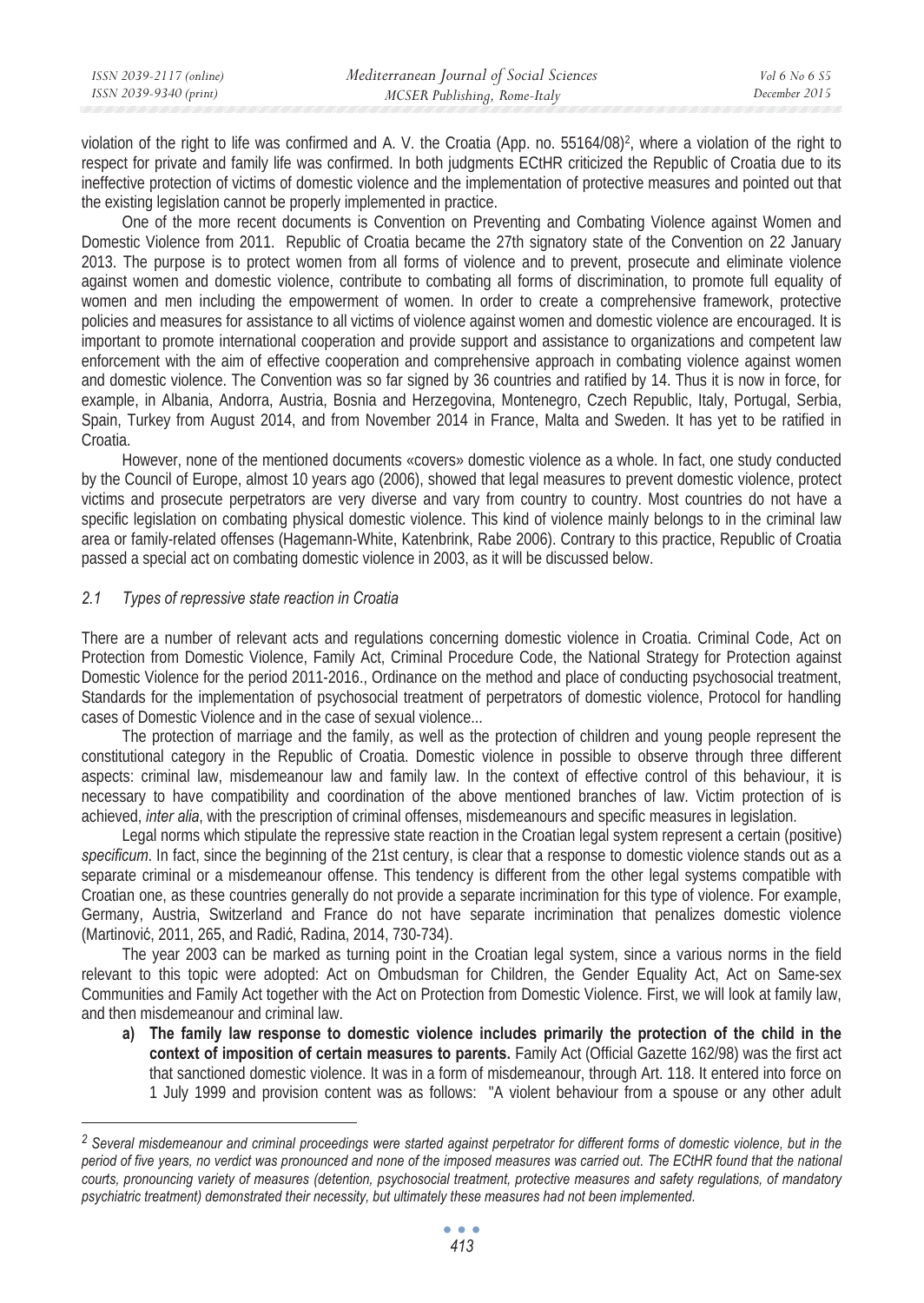member of the family is prohibited." A provided sanction was deprivation of liberty for up to 30 days. Many of complaints were directed to this solution, coming both from the «theory» (Milas, 2005, 983-984) and from practice (summary of complaints, Oset, 2014, 588). Regardless of that, this opened the way to more appropriate state response.

In 2003, a new Family Act was adopted. (It is yet valid with numerous amendments, Official Gazette 116/2003, 17/2004, 136/2004, 107/2007, 57/2011, 61/2011, 25/2013, 75/2014, 5/2015). It no longer penalized this behaviour as an offense, but focused on the protection of the child from the violent behaviour of family members. The reason was the fact that misdemeanour responsibility was provided through the Act on Protection from Domestic Violence. The toughest possible family law measure is deprivation of parental care. The parent who abuses or grossly violates parental rights and duties can be deprived from parental care in non-litigation proceedings. However, although the commission of offenses against a child is a self-evident example of gross violation of parental responsibility, one study conducted has shown that this measure in practice is not imposed as it should be, regardless of the existence of legal preconditions (Herceg, Salitrežić 2014). When domestic violence against children is committed by other members of the family, it is possible to impose some measures: committal to an institution for social care if the perpetrators are siblings. If the perpetrators are grandparents, the measure of restraining harassment of the child can be imposed. It is certainly necessary to initiate misdemeanour or criminal proceedings.

**b) Misdemeanour sanctioning of domestic violence is the result of efforts to accelerate the state reaction and to be more effective.** Therefore, the Act on Protection from Domestic Violence was passed initially in 2003. In 2009 a new one was adopted (Official Gazette 137/2009, 14/2010, 60/2010), with clearer defined modalities of violence. According to this Act (Art. 3) family consists of women and men married or in extramarital community, common children and children of each of them; blood relatives in a direct line without limitation, in the collateral line to the third degree, by marriage to the second degree; people who have children together; guardian and the ward, foster parent and member of the foster family and members of their families while the relationship lasts. Violence (Art. 4) implies any form of physical, psychological, sexual or economic violence, including, for example, and corporal punishment of children in the educational purposes, sexual harassment, physical coercion, destruction/damage to common property..etc. As an example of economic violence one can mention a situation when one spouse takes advantage of the absence of another, due to hospitalization, and vacates the apartment of the common things, solds common personal vehicle and disputes the existence of joint property while marriage still formally lasts (Oset, 2014, 594).

Specific obligation is provided: health care workers, professional staff of social welfare, professional staff of family prevention and protection, education, labour, religious institutions, humanitarian organizations and society organizations have to report the information on committing domestic violence for which they learned in the context of its competence. Although this obligation is set out in good faith, the practice shows that it is not easy to implement it. For example, in health care there are no adequate records of victims of domestic violence.

The stipulated sanctions are protective measures (mandatory psychosocial treatment, restraining order, prohibition of harassment or stalking, removal from the family home, mandatory treatment of addiction and seizure), imprisonment (up to 90 days) and fine (minimum of 1000 HRK, while for repeat domestic violence minimum of 15 000).

With regard to the current expression of the Act, it should be noted that there is insufficient determination of kinship/congenial relation in certain cases. Specifically, when regulating the sanctioning of repeated commission of violence in the presence of a child (Art.20 of this Act, in para. 4 and 6: a minor or a person with disability), there is no prominent family characteristic. Although according to «letter of the Act» it can be a case of no relatives or family connections (which undoubtedly creates practical difficulties in procedure since the notion can go too broad), given the teleological interpretation of the legislator intention, *ceterum censeo* it should be taken as a child, minor or a person with disabilities, who is a member of the perpetrator family. The notion "family member" is sometimes not even determined in practice of misdemeanour courts when a person is convicted (High Misdemeanour Court, JŽ-2999/2012).

**c) Criminal offense regarding domestic violence has been introduced in 2000,** with the Amendments to the Criminal Code (Official Gazette 129/00). Art. 215a called *Violent conduct within a family* was added. Before its introduction as a separate offense, domestic violence could have been prosecuted through other incriminations: bodily harm, grievous bodily harm, sexual misconduct, defamation and others, depending on the circumstances and *in concreto*. The provision was as follows: "The family member who uses violence,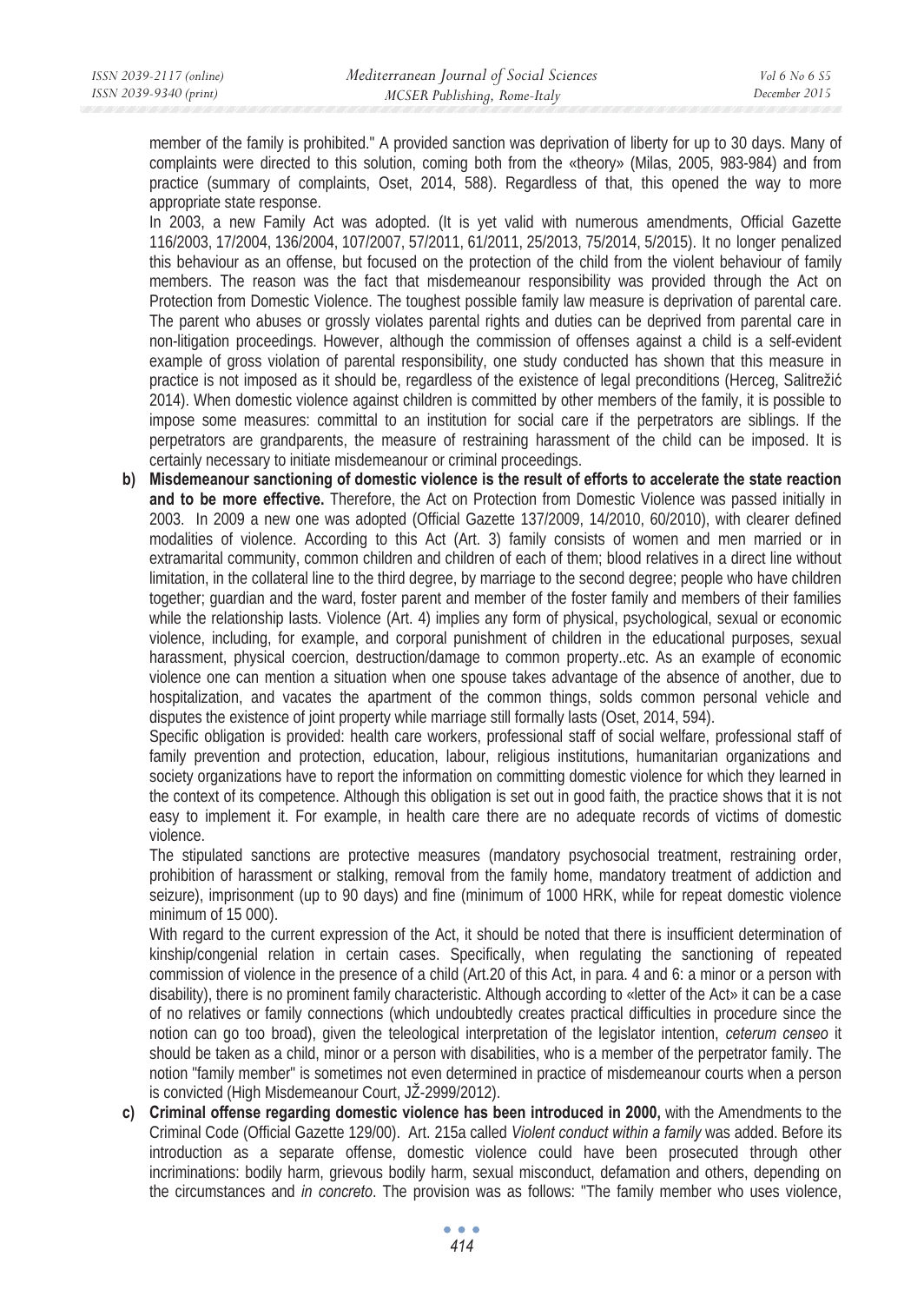harassment or particularly insolent conduct and places another member of the family into a humiliating position shall be punished by imprisonment of six months to five years." The incrimination had significant deficiencies. The very text of incrimination makes it evident that this is a *delictum proprium*, but comparing the parallel positive norms of the Act on Protection from Domestic Violence (Art. 3, furthermore APDV) and previous Criminal Code ( Official Gazette 110/1997, 27/1998, 50/2000, 129/2000, 84/2005, 51/2001, 111/2003, 190/2003, 105/2004, 71/2006,110/2007, 152/2008, 57/2011, 77/2011, furthermore CC/97) (Art. 89 para. 30), one comes to the conclusion that the APDM sets the notion «family» more broadly. Specifically, CC/97 did not mention specific categories such as custodian and guardianship, foster parent and the person placed in a foster family and the members of their families. Furthermore, complaints have been addressed to the set of actions of commission, whose basic terms have not been defined in the CC/97. So the major opinion at the time was that it is too extensive.

It was defined as "violence, abuse or particularly impertinent behaviour". In this regard, the violence implied physical or psychological force, sexual or economic violence or violence against things (Turković in Novoselec et al., 2011, 212). According to the same author, abuse had the same meaning and according to other authors, it was a behaviour that had weaker intensity than violence (Pavišić et al, 2007, 535). Particularly insolent conduct included insults, arrogance, a behaviour that deviates considerably from the usual (Turković in Novoselec et al ., 2011, 212). It is evident, that there was a coincidence and overlapping of certain forms of violence in the broad sense.

It is enough just to point out that judges have had a problem in the interpretation of these forms. For example, behaviour of son, shouting at the mother not to interfere in his affairs and to go out of the house or he is going to hit her, was not considered violent family behaviour. Court found that this kind of behaviour does not represent a particularly insolent conduct (County Court Bjelovar, Kž-437/08), even though the meaning of this behaviour was, *inter alia*, behaviour that deviates substantially from usual. Objective requirement was bringing in humiliating position. Modelled by the Swedish criminal provision (Law 1999: 845, Chapter 4, Section 4a), this was interpreted as a "gross violation of integrity" with the loss of self-esteem and self-confidence. It was thought that this objective condition does not have to be included in the perpetrator's intent, but the judgments showed that sometimes that was required (in detail, Martinović, 2011, 269-271).

Regarding the imposed sanctions for offenses committed under the Art. 215a, typically pronounced sanction was suspended sentence with supervision. In a number of cases special obligations were imposed, such as mandatory treatment of addiction, the obligation of psychosocial treatment and others (Brkić, Loje, 2014, 100). Many complaints were referred to this incrimination: interweaving with numerous other incriminations without a clear demarcation criteria (Herceg, Salitrežić, 2014, 75), questions of concurrence, the absence of borders between this crime and misdemeanour offense form APDV with no clear criteria for procedure... Some practitioners believe that this border is often not determinable (Oset, 2014, 589). The latter remark became especially important after the judgment of the ECtHR in the case Maresti v. Croatia (judgment of 23.07.2009., Application no. 55759/07): the violation of the of ne bis in idem principle (Art. 4 Protocol 7 to ECHR) was confirmed, which incurred by conducting misdemeanour and criminal proceedings for the same offense.

This, in Croatian literature often analyzed judgment, started the way of a clearer demarcation of misdemeanour from criminal offenses. It was therefore rightly highlighted that the provision of this incrimination was too wide, unclear and contrary to the requirements of the principle of certainty (*lex certa*) as part of the principle of legality (Turković in Novoselec et al., 2011, 213; Martinović, 2011, 277).

Because of all this, the group working on the new Criminal Code (further: CC), decided to delete this incrimination. This attitude was ultimately accepted. This means that this CC (Official Gazette 125/11, 144/12), which entered into force on 1 January 2013, no longer anticipated domestic violence as a form of criminal offense. After twelve years of its existence, the sanctioning was left completely to the field of misdemeanour law. However, that there was no absolute decriminalization of domestic violence. It was anticipated that future domestic violence behaviour will be processed through the following criminal offenses: bodily injury, serious bodily injury, aggravated bodily injury, coercion, threat, insult, serious crimes against sexual freedom, serious crimes of sexual abuse and exploitation of children. The circumstance that the perpetrator committed violence against members of his family was a qualifying circumstance in a variety of criminal offenses, since the family members were included in a close person concept.

This led to a specific prosecution. For example, an offender who has his wife beat up all over the body, cut her with a knife on hand, threatened to kill her holding the knife at her heart, and then under her neck, committed two criminal offenses: Bodily injury under Art. 117. para. 2, and Threat, Art. 139. para. 2 CC (Virovitica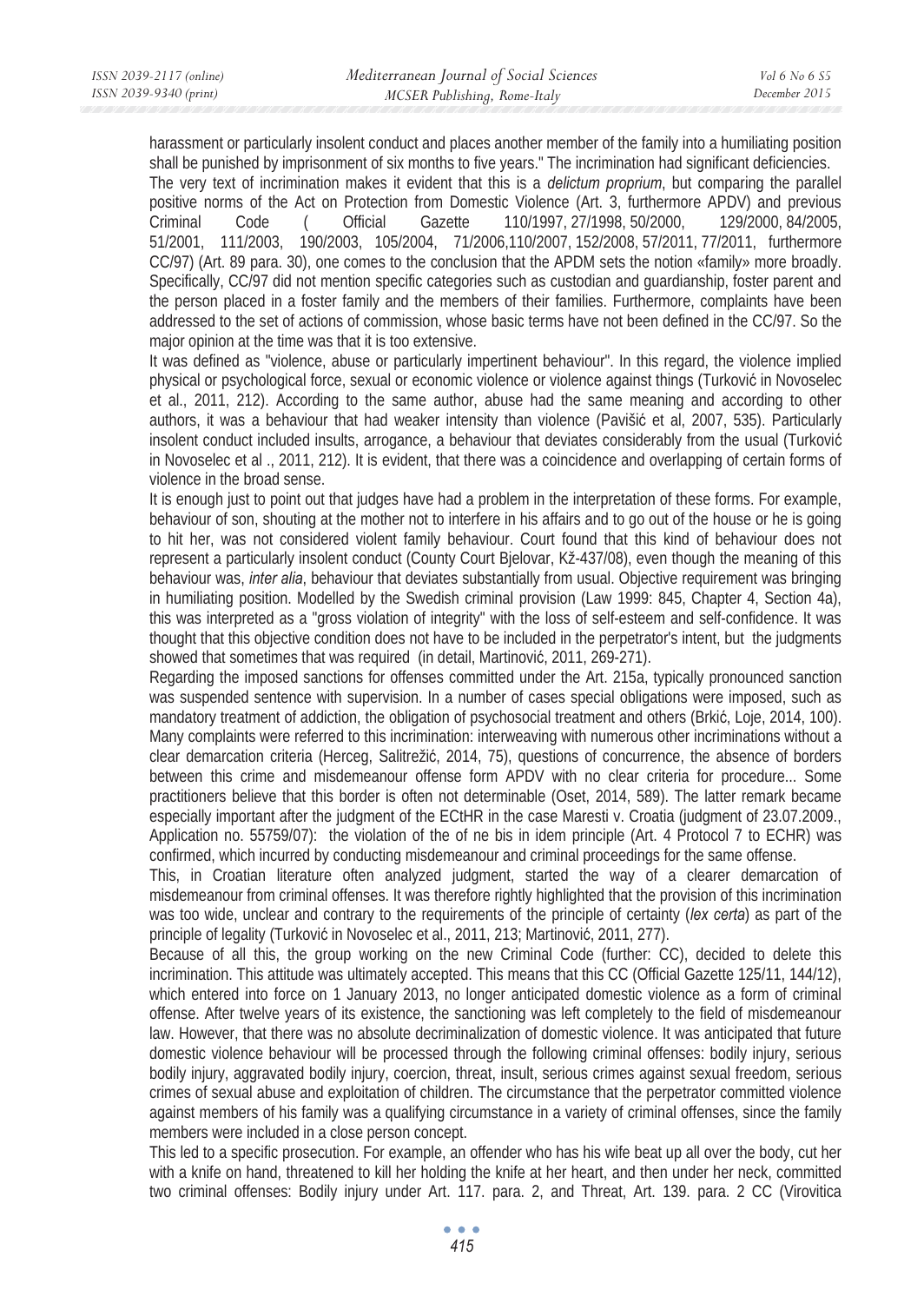Municipal Court, K-3 / 13-24). Various complaints were directed to this incrimination solution: domestic violence ceases to be "visible" and makes it difficult to track statistics (that will have to go through an analysis of other crimes, such as injury); reduction in social significance of domestic violence, lack of protection of victims, requirement that severe domestic violence modalities need criminal protection (Moslavac, 2013), faster possibility of recidivism ... etc.

Although response through misdemeanour procedure is generally faster than the criminal one, the effectiveness of providing protection to victims is questionable considering that the envisaged misdemeanour sanctions were less severe. Some practitioners pointed out that the new Criminal Procedure Act insists on the cost benefit principle and effective treatment, reducing time limits for taking action. Therefore, it is achievable that the perpetrator can be punished in the short time period. Additionally, in order to speed up, a specific withdrawal of withholding testimony from privileged witnesses was proposed (Moslavac, 2013). It can be said that this concept of responsibility for domestic violence was subjected to criticism since the beginning. This was particularly obvious in violent brutal behaviours that did not end with injury or other criminal offense and therefore were prosecuted merely as misdemeanour offense.

As a response to these critics, a new criminal offense was proposed. It was meant to be called "Psychological violence in the family", with content as follows: "Who with prolonged serious insulting or intimidation of a close person severely impairs her psychological integrity". This proposal was subjected to criticism immediately: the concept of favourizing only psychological violence against individuals was unclear; it would lead to uneven protection of victims; the notion of psychological integrity in itself is vague ... etc. So this proposal reached only to first reading in the Croatian Parliament, afterwards professional debates were held that have shown the insufficiency of this incrimination for all forms of domestic violence that deserve criminal responsibility.

What followed next was a change of attitude of the legislator. The Act on Amendments to the Criminal Code (Official Gazette 56/15), entered into force on 30 May 2015, adding a new Article 179a, entitled "Domestic Violence". Thus, after two and a half years (01 January 2013 -29 May 2015) domestic violence was recriminalized in CC. The Article states that "The one who has seriously violated the regulations on protection from domestic violence and thus to a family member or to close person caused fear for safety or the safety of persons close to this person or brings person into a humiliating position, and by this act a graver criminal offense is not committed, shall be imprisoned up to three years. "This is an individual criminal offense related to the manifests of violence that have not resulted in some other offense. The intensity of the violence shows that misdemeanour liability is not sufficient.

For example, heavy insults, intimidation, physical, sexual abuse, etc. (The final proposal on amendments to the Criminal Code). This is a specific offense, suggesting violation of other regulations concerning protection from domestic violence. Regarding prosecution, higher criminal quantity is required, derived from two cumulative conditions: a grave breach of subject regulations and serious consequences (fear for safety). Thus formed criminal offense gives a clearer demarcation from the misdemeanour offense. Maintaining the concept of qualified criminal offenses when they are committed against a person close to, a subsidiary of this new criminal offense of domestic violence is proposed: domestic violence will be a solution if "another (harder) a criminal offense" is not committed.

Two more acts should be mentioned that are adopted to combat domestic violence at national level.

First one is the Protocol for handling cases of domestic violence that aims to provide conditions for effective and comprehensive reaction of the competent authorities, in order to improve protection and assistance to victims of domestic violence as well as to help the offenders to change their behaviour and value system in order to enable non-violent conflict resolution. The competent authorities in terms of the protocol are police, social care centres, health care and educational institutions and judicial bodies. Second document is National Strategy for Protection from Domestic Violence (Official Gazette 20/11). As the basic goals this Strategy emphasizes prevention of this type of violence, improvement of interdepartmental cooperation, training of professionals working in the field of domestic violence, psychosocial treatment of offenders, improvement of the legislative framework, care and support to victims of domestic violence as well as raising public awareness of the issues.

**d) Specific procedural questions regarding domestic violence:** Collecting evidence in domestic violence cases represents a delicate difficulty. It involves interference in highly personal relations between family members. Although victims seek protection of state authorities *proprio motu* and report the perpetrator, it should be noted that withdrawals or changes in their testimonies happened often. This was greatly complicating sanctioning of perpetrators *in conreto*. These testimonies are often crucial in criminal proceedings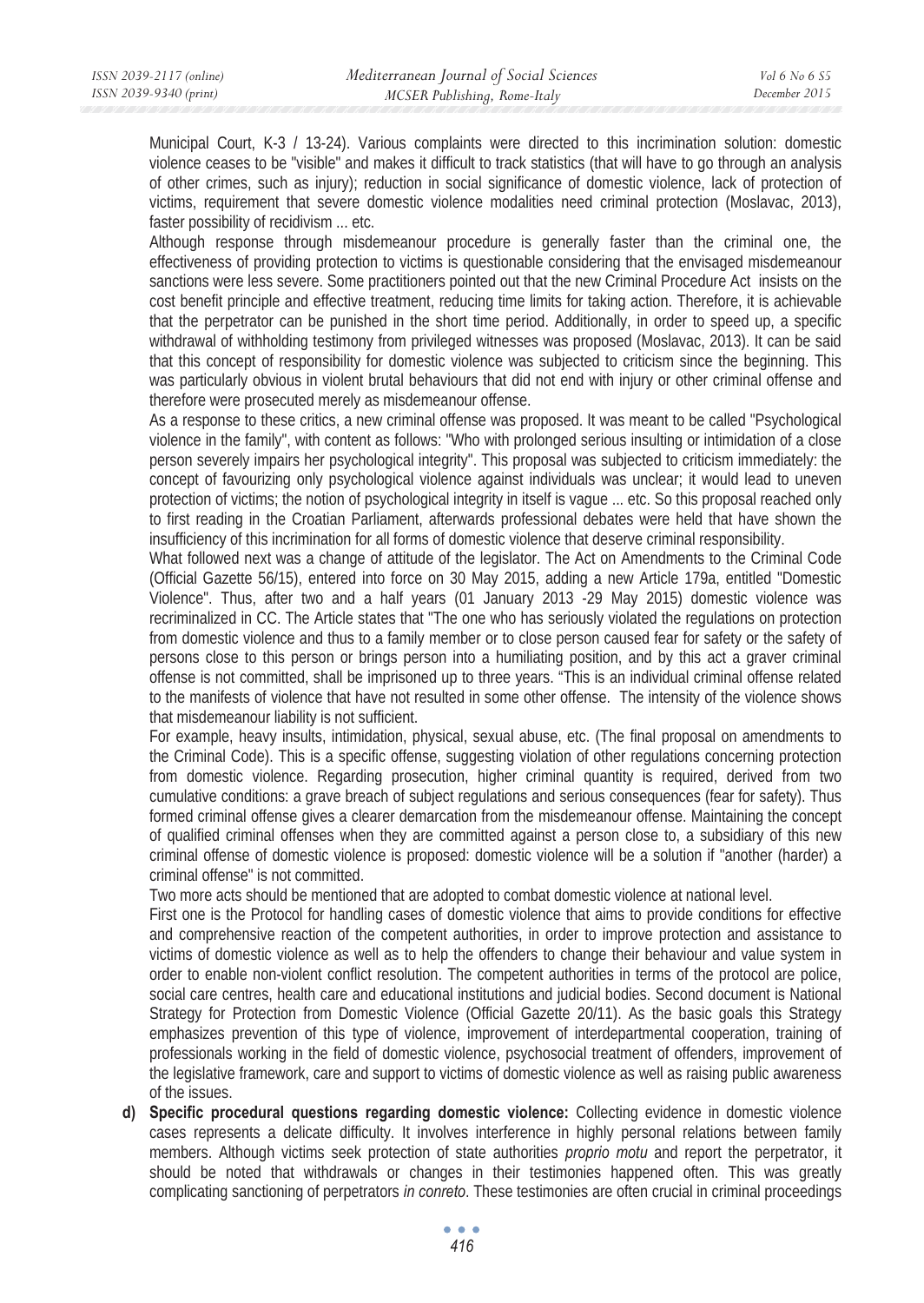of domestic violence. The possibility of withdrawal represented "significant problem for the prosecution that directly affected the quality and efficiency of the procedure" (Moslavac, 2014, 4).

Victims, according to a previous regulation, enjoyed the privilege of not testifying, while later this privilege was modified. The amendments to the Criminal Procedure Act changed the Art. 285. Changes came into force on 15 December 2013. Article regulates exemption from testifying in criminal proceedings for certain categories of people, including, in the context of the subject of this paper, the person with whom the accused person is married or in extramarital union, relatives in the direct line, relatives in the collateral line to the third degree and relatives by marriage to the second degree, an adoptee and the adoptive parent of the accused.

Standing in the aforementioned legal relation with perpetrator, these persons do not have to testify in criminal proceedings. The competent authority has to inform them on this right. However, if they do decide to testify, the competent authority has to inform them that their statement, regardless of any future change of mind, can be used as evidence. This prevents domestic violence victims from withdrawal of their statements in later stages of the proceedings but also makes it easier for prosecution to prove violence *in concreto*. There are no specialized courts that would deal with cases of domestic violence in Croatia. For example, Canada has introduced Domestic violence courts in 1991; first one was in Winnipeg, Manitoba. The purpose was to respond to family violence more effectively (Beaupré, 2015, 9). It is stated that they cooperate with other sectors of community such as treatment agencies, specialized police units, victim advocates and probation officers. It seems that, given the high rate of domestic violence and recidivist level, it would be appropriate to rethink even more active state response in this direction. It would increase the importance of justice system role in combating domestic violence.

## **3. Conclusion**

Frequent changes in legislative positions regarding domestic violence are sending a message of state reaction uncertainty and indecisive mechanisms of suppression. In the last fifteen years Republic of Croatia has had different versions of domestic violence suppression strategy. First, regulation in misdemeanour sphere exclusively, second through simultaneous offenses in misdemeanour and criminal law. In this context, situation was followed by procedural implications regarding the existence of dual incrimination. Enforcement of criminal and misdemeanour procedure involves a breach of guaranteed *non bis in idem principle. S*election of one procedure had not been transparent due to interlocking similar modalities of violence that could be subjected to criminal and misdemeanour procedure as well.

Third solution was to delete the penal incrimination and surrender the suppression to misdemeanour law. Fourth and positive situation (again) implies both misdemeanour and criminal involvement in family relations. Recent modifications have brought improvement in demarcation, since a grave breach of subject regulations is required as well as realization of severe consequences. While this reluctance in legislation attitudes is not reassuring when it comes to the state response to perpetrators of domestic violence, some authors have recently expressed their approval regarding domestic violence «come back» in criminal law, believing that this synergy solution is a proper way of better suppression results to be achieved.

Studies have shown that children exposed to domestic violence adopt and implement it as a way of "communication" with each other in adulthood, whereby such behaviour is not manifested only in the family but also in the wider environment. That's reason enough why we should constantly be putting efforts in suppressing this unlawful and highly damaging behaviour. It is necessary to pay special attention to the following elements: capable and educated human resources sensitized to the problem of domestic violence; activity coordination of relevant state authorities since obvious reaction incoherence that leads to lack of quality protection for victims was confirmed; simplified procedures and reinforced mechanisms of restraining orders for perpetrators. It would be justified to think about more active role of justice system through specialized courts for domestic violence in the future.

## **References**

Ajduković, M. (2000), Određenje i oblici nasilja u obitelji [Definition and forms of family violence] in M. Aduković, G. Pavleković, (Eds.) Nasilje nad ženom u obitelji, Društvo za psihološku pomoć, Zagreb, 11-15.

Ajduković, M., Mamula, M. (2000), Dinamika zlostavljanja unutar obitelji [The dynamics of abuse within the family ] in M. Aduković, G. Pavleković, (Eds.) *Nasilje nad ženom u obitelji*, Društvo za psihološku pomoć, Zagreb, 81-87.

Beaupré,P. (2015), Cases in adult criminal courts involving intimate partner violence, Canadian Centre for Justice Statistic, *Juristat,* Statistic Canada Catalogue no. 85-002-X, 3-28.

Brkiü, G., Loje, G. (2014), Sankcioniranje obiteljskog nasilja [Sanctioning of domestic violence] *Pravo i porezi*, 7-8/14, 91-100.